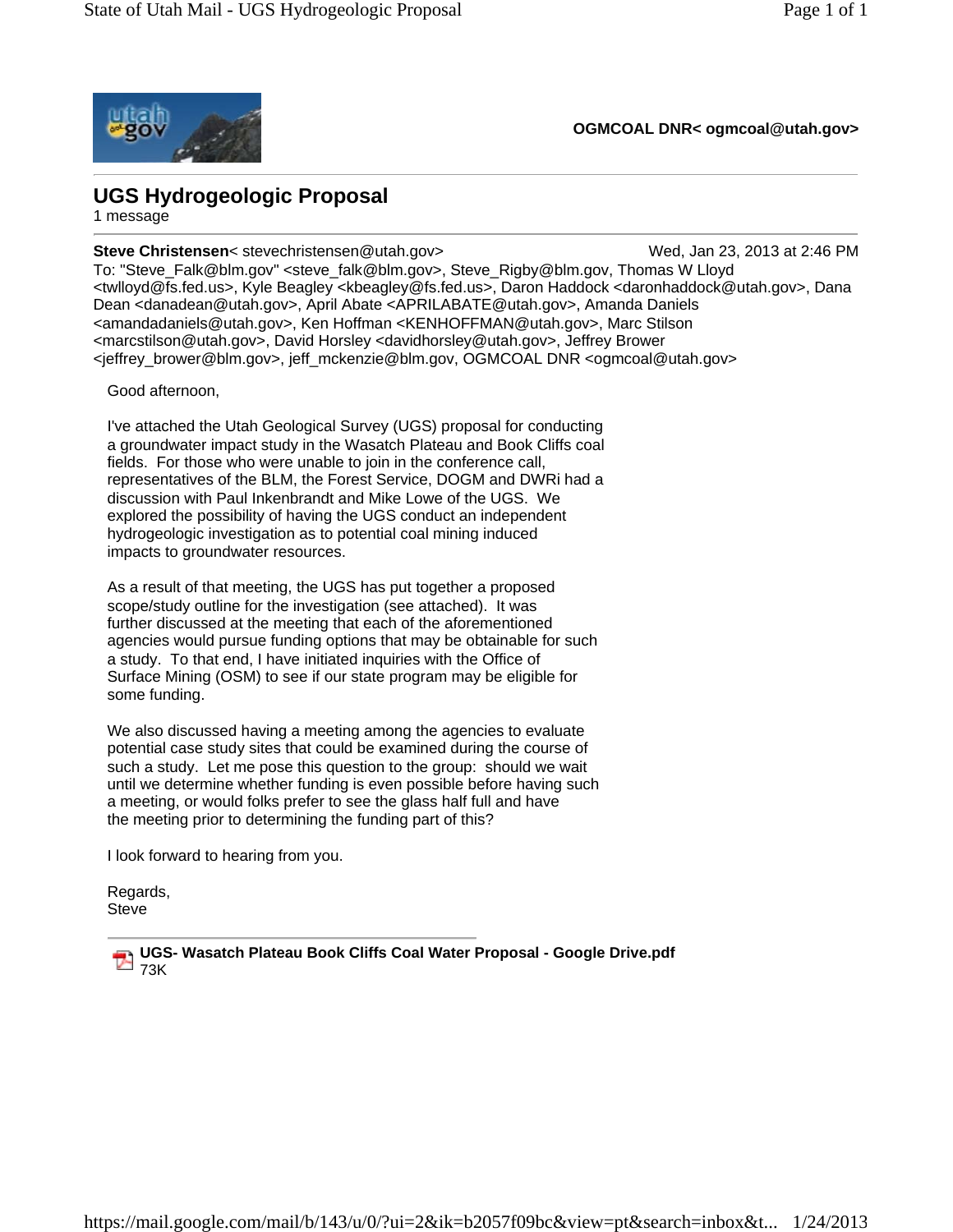## Proposed Utah Geological Survey Study of Potential Impacts of Coal Mining on **Groundwater**

**Problem/Issue:** Currently, coal mines seeking permits claim that the units proposed to be mined have little or no hydrologic connection to the overlying aquifers, and that once the mined units are dewatered, the mines will produce no or little water. Anecdotal evidence has suggested that mines continue to produce large amounts of water over extended periods of time. However, groundwater chemistry data suggest that, in areas having few faults, near-surface groundwater has little or no connection to water in the mined units. The presence of faults and fault characteristics in relationship to hydrologic connection between near-surface aquifers and mined hydrogeologic units needs to be better described and more closely examined.

Objective: Assess the potential hydrologic connections between the upper aquifer units and the target mining units (shallow versus deeper aquifer systems) and the effects of potential connections on vegetation and surficial hydrology. Describe hydrologeologic conditions, focusing on the potential role of faults as fluid conduits, in areas of former, existing, or potential coal mining. The results of this research would benefit all parties by increasing the available information on these complex systems allowing mining companies and regulators to more accurately assess potential impacts.

Scope: Three Select Case areas; at least two of these would be on the Wasatch Plateau). Two case areas could be places where mining has already occurred, one with faults and one without mapped faults. And the third could be area where mining is planned but has not occurred yet.

Timeframe: Three years

Approximate Cost: \$200,000 (50% of this would be matched by the UGS)

## Approach:

- 1. Review and compile existing data. This portion of the approach would extend beyond the selected case areas and encompass the entire Wasatch Plateau and perhaps the Book
	- Cliffs. Results of this work would help with selection of case areas.
		- a. Conduct a bibliographic review of the relevant documents published so far on the subject, critically reviewing the information in key documents; Synthesize the previous work into a cohesive conceptual framework of the hydrogeology of the region
		- b. Perform a comprehensive compilation of available water chemistry data, examining the data for statistical relationships, temporal variation, and spatial trends.
		- c. Compile and digitize all available spring discharge, well water level, mine discharge, and climate data and use statistical analyses to establish correlations and relationships between the data.